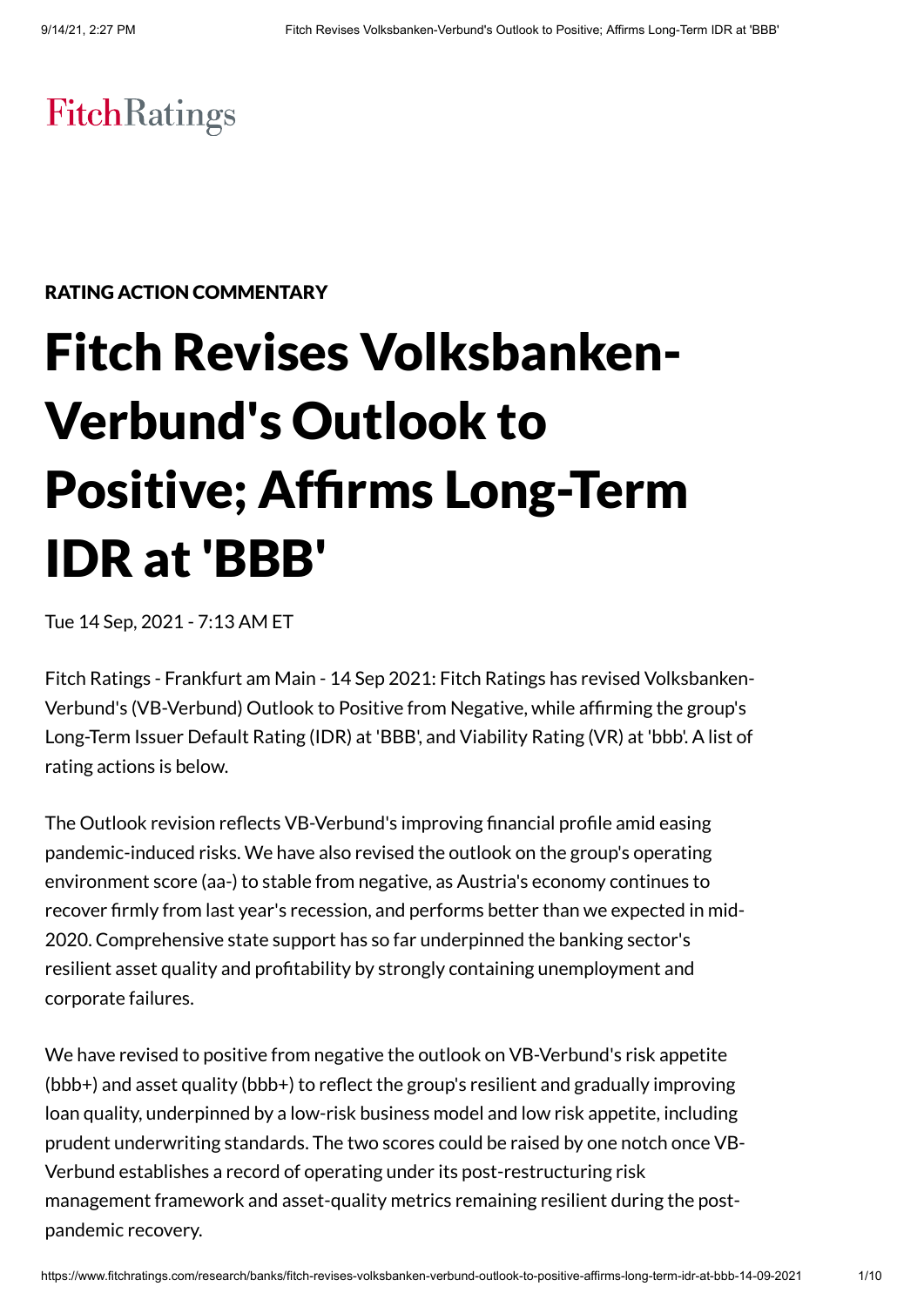We have also revised to stable from negative the outlook on the group's profitability (bbb-) and capitalisation (bbb) scores, which we now expect to remain resilient to plausible stress scenarios.

## KEY RATING DRIVERS

Fitch assigns 'group' ratings to VB-Verbund and each of its member banks, in line with our criteria for rating banking structures backed by mutual support mechanisms (Annex 4 of the Bank Rating Criteria).

VB-Verbund is not a legal entity but a medium-sized network of regional cooperative banks, whose strong cohesion is primarily ensured by their mutual support scheme, which underpins the group ratings. The group's smaller domestic franchise and less diverse business model than higher-rated peers' results in below-average operating profitability and cost efficiency, and somewhat limits its financial flexibility.

We expect asset quality to remain resilient, as VB-Verbund's focus on retail, selfemployed and SME clients in Austria, prudent underwriting, conservative loan collateralisation and low loan concentrations reflect the group's moderate appetite for credit risk. We expect the four-year average non-performing loan (NPL; Stage 3) ratio (1.8% end-1H21) to remain below 3%, even though NPLs could rise temporarily and moderately in the short term as state support (e.g. furlough schemes) recedes and the impact from the pandemic on more vulnerable self-employed and SME clients becomes more apparent.

VB-Verbund's profitability remains modest by international standards, and the group would benefit from efficiency improvements to cope with competitive pressure and low interest rates. We expect the four-year average operating profit/risk-weighted assets (RWAs) to remain above 0.5% through the crisis. The ratio strongly rebounded to 1.7% in 1H21 (annualised), from a weak 0.2% in 2020 that was burdened by loan impairment charges (LICs) largely related to expected Stage 2 credit losses. However, the level of profitability achieved in 1H21 is, in our view, not sustainable, because it was inflated by LIC reversals as the expected credit losses did not materialise.

Since the group broke even in 2017 following several years of restructuring and legacydriven losses, performance has considerably improved and stabilised. We expect the group's continued focus on cost discipline to support profitability when the operating environment normalises.

Capitalisation is adequate in light of VB-Verbund's low risk profile, although modest profits and the obligation to repay by end-2023 to the Austrian state the remaining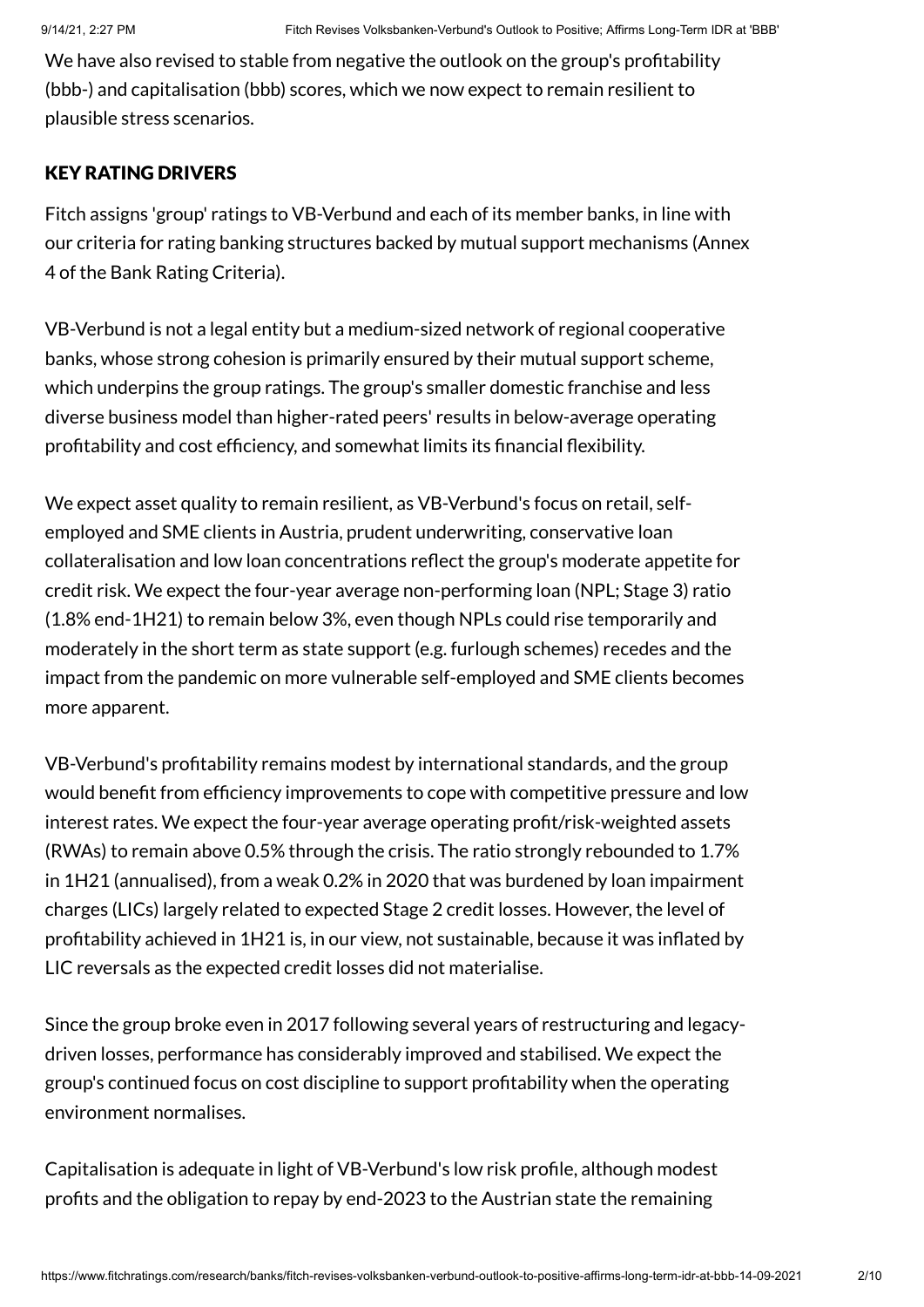EUR224 million due after the bailout in 2012 will limit capital generation in the medium term.

Capitalisation improved in 2020 and 1H21, with a common equity Tier 1 (CET1) ratio of 14.5% and a solid Basel leverage ratio of 6.6% at end-1H21, as the group's focus on SME lending led to a significant decrease in RWAs. The latter was due to regulatory relief resulting from application of the prudential SME supporting factor under the EU capital regulation requirement. IFRS 9 transitional rules temporarily increase the group's capital ratios, while the fully loaded CET1 ratio was 13.9% at end-1H21. Our stable outlook on capitalisation reflects our expectation that VB-Verbund will maintain sufficient buffers over its regulatory requirements.

VB-Verbund's stable, increasingly diversified funding mix is underpinned by granular retail and small-SME deposits. The group has gradually restored its access to capital markets through covered bond, Tier 2, Additional Tier 1 and senior non-preferred notes issuance. The latter (EUR500 million in 1H21) contributes to achieving VB-Verbund's minimum requirement for own funds and eligible liabilities of 26.2% by 2025. VB-Verbund's and the member banks' Short-Term IDRs of 'F2' are the higher option mapping to a 'BBB' Long-Term IDR and reflects the group's funding and liquidity score of 'bbb+'.

## SUPPORT RATING (SR) AND SUPPORT RATING FLOOR (SRF)

VB-Verbund's '5' SR and 'No Floor' SRF reflect Fitch's view that senior creditors can no longer rely on full extraordinary state support. The EU's Bank Recovery and Resolution Directive and Single Resolution Mechanism provide a resolution framework that is likely to require senior creditors participating in losses, if necessary, instead, or ahead of banks receiving sovereign support.

## RATING SENSITIVITIES

## IDRS AND VR

Factors that could, individually or collectively, lead to positive rating action/upgrade:

An upgrade of the IDRs and VR would require asset quality to remain resilient over the next one to two years, ie the group's NPL ratio remaining below 3%, and evidence that the group will not relax its prudent risk standards post-pandemic. An upgrade would also be contingent on VB-Verbund sustainably maintaining operating profit/RWA comfortably above 0.5% and a CET1 ratio above 12.5%, following full repayment to the Austrian government.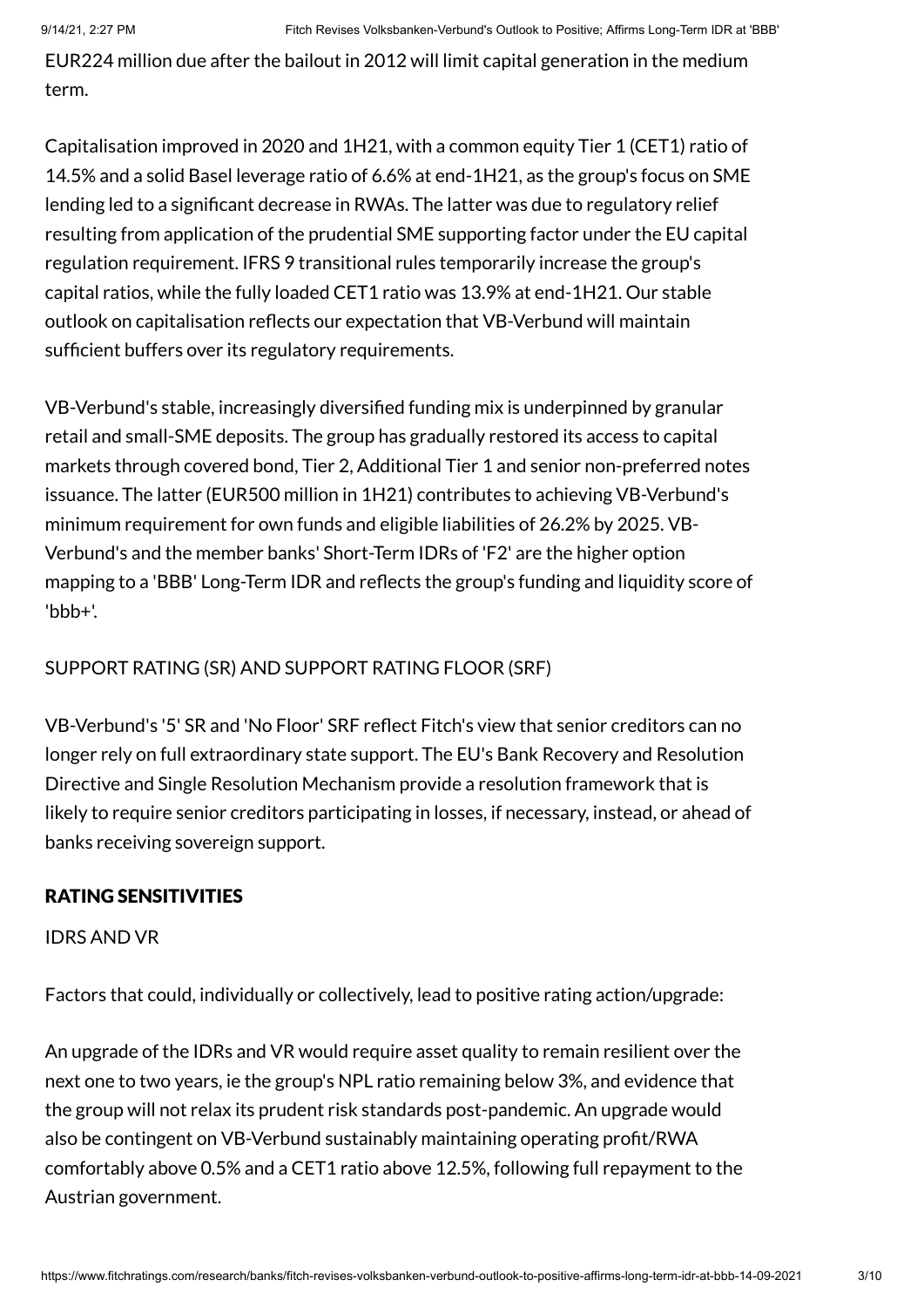An upgrade of the Short-Term IDRs is unlikely, as it would require a two-notch upgrade of the funding and liquidity score to 'a', in conjunction with an upgrade of the Long-Term IDRs.

Factors that could, individually or collectively, lead to negative rating action/downgrade:

A downgrade of the IDRs and VR is unlikely in the short term as indicated by the Positive Outlook. Pressure on the ratings could arise in the longer term from a durable and material deterioration in asset quality, earnings and capitalisation, with an NPL ratio above 4%, operating profit/RWA below 0.5% or a CET1 ratio below 11.5% without clear recovery prospects.

The Short-Term IDRs are sensitive to a downgrade of the Long-Term IDRs or to a deterioration of the group's funding and liquidity profile.

## SR AND SRF

An upgrade of VB-Verbund's SR and upward revision of the SRF would require a positive change in the sovereign's propensity to support banks. This is highly unlikely in light of the prevailing regulatory environment, in our view.

## BEST/WORST CASE RATING SCENARIO

International scale credit ratings of Financial Institutions and Covered Bond issuers have a best-case rating upgrade scenario (defined as the 99th percentile of rating transitions, measured in a positive direction) of three notches over a three-year rating horizon; and a worst-case rating downgrade scenario (defined as the 99th percentile of rating transitions, measured in a negative direction) of four notches over three years. The complete span of best- and worst-case scenario credit ratings for all rating categories ranges from 'AAA' to 'D'. Best- and worst-case scenario credit ratings are based on historical performance. For more information about the methodology used to determine sector-specific best- and worst-case scenario credit ratings, visit <https://www.fitchratings.com/site/re/10111579>

## REFERENCES FOR SUBSTANTIALLY MATERIAL SOURCE CITED AS KEY DRIVER OF RATING

The principal sources of information used in the analysis are described in the Applicable Criteria.

## ESG CONSIDERATIONS

Unless otherwise disclosed in this section, the highest level of ESG credit relevance is a score of '3'. This means ESG issues are credit-neutral or have only a minimal credit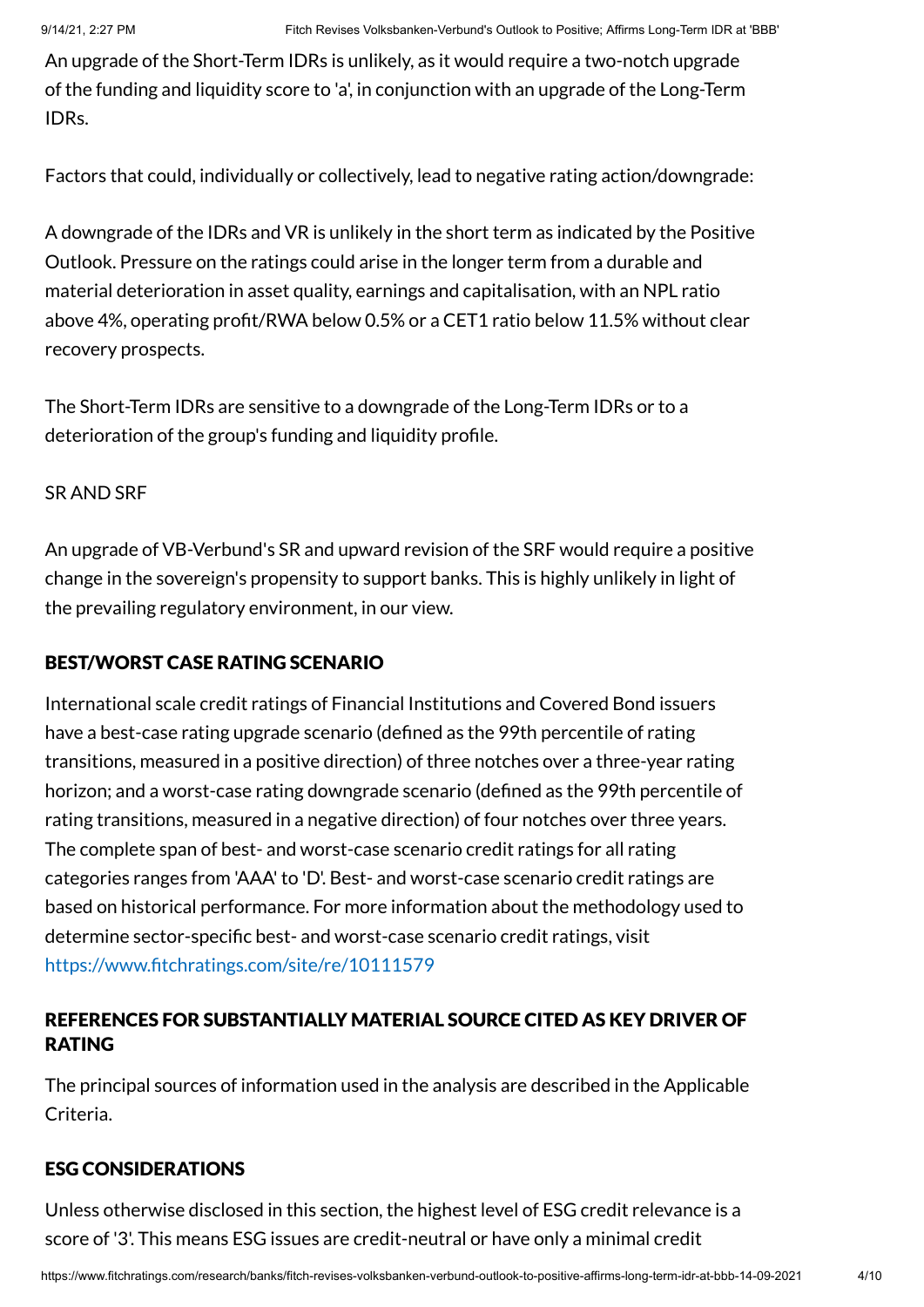impact on the entity, either due to their nature or the way in which they are being managed by the entity. For more information on Fitch's ESG Relevance Scores, visit [www.fitchratings.com/esg](http://www.fitchratings.com/esg)

| <b>RATING ACTIONS</b>                |               |                                    |              |                                          |  |
|--------------------------------------|---------------|------------------------------------|--------------|------------------------------------------|--|
| <b>ENTITY/DEBT</b>                   | <b>RATING</b> |                                    |              | <b>PRIOR</b>                             |  |
| <b>Volksbank Wien</b><br>AG          | LT IDR        | <b>BBB Rating Outlook Positive</b> | Affirme<br>d | <b>BBB Rating</b><br>Outlook<br>Negative |  |
|                                      | <b>STIDR</b>  | F <sub>2</sub>                     | Affirme<br>d | F <sub>2</sub>                           |  |
| Volksbank<br>Salzburg eG             | LT IDR        | <b>BBB Rating Outlook Positive</b> | Affirme<br>d | <b>BBB Rating</b><br>Outlook<br>Negative |  |
|                                      | <b>STIDR</b>  | F <sub>2</sub>                     | Affirme<br>d | F <sub>2</sub>                           |  |
| Volksbank<br>Niederoesterreich<br>AG | LT IDR        | <b>BBB Rating Outlook Positive</b> | Affirme<br>d | <b>BBB Rating</b><br>Outlook<br>Negative |  |

VIEW ADDITIONAL RATING DETAILS

## FITCH RATINGS ANALYSTS

**Markus Glabach** Director Primary Rating Analyst +49 69 768076 195 markus.glabach@fitchratings.com Fitch Ratings – a branch of Fitch Ratings Ireland Limited Neue Mainzer Strasse 46 - 50 Frankfurt am Main D-60311

## **Marco Diamantini**

Associate Director Secondary Rating Analyst +49 69 768076 114 marco.diamantini@fitchratings.com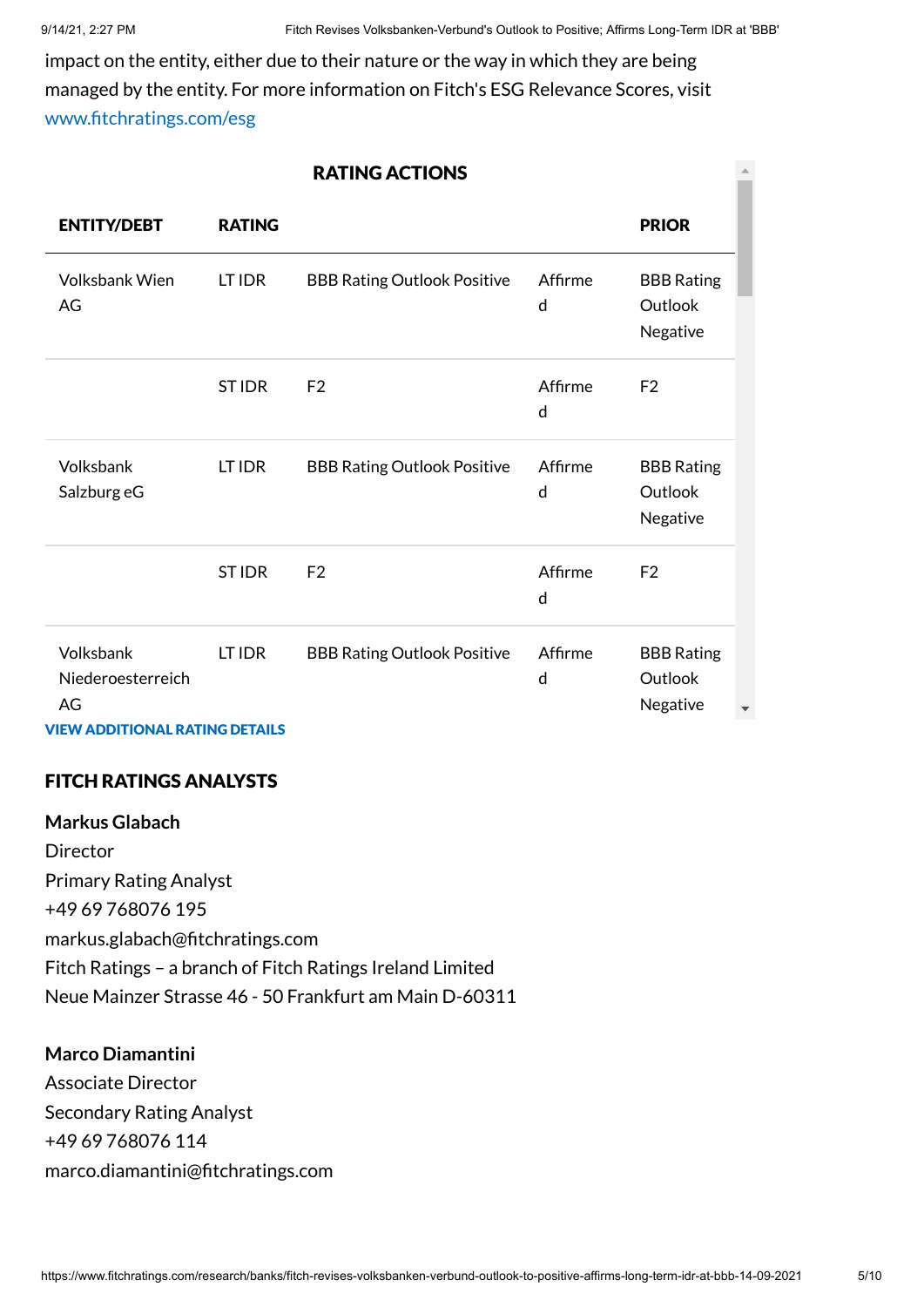## **Christian Kuendig** Senior Director Committee Chairperson +44 20 3530 1399 christian.kuendig@fitchratings.com

## MEDIA CONTACTS

**Louisa Williams** London +44 20 3530 2452 louisa.williams@thefitchgroup.com

Additional information is available on [www.fitchratings.com](http://www.fitchratings.com/)

## PARTICIPATION STATUS

The rated entity (and/or its agents) or, in the case of structured finance, one or more of the transaction parties participated in the rating process except that the following issuer(s), if any, did not participate in the rating process, or provide additional information, beyond the issuer's available public disclosure.

## APPLICABLE CRITERIA

Bank Rating Criteria (pub. 28 Feb 2020) (including rating [assumption](https://www.fitchratings.com/research/banks/bank-rating-criteria-28-02-2020) sensitivity)

## ADDITIONAL DISCLOSURES

[Dodd-Frank](https://www.fitchratings.com/research/banks/fitch-revises-volksbanken-verbund-outlook-to-positive-affirms-long-term-idr-at-bbb-14-09-2021/dodd-frank-disclosure) Rating Information Disclosure Form Solicitation Status [Endorsement](#page-8-0) Policy

## ENDORSEMENT STATUS

| Oesterreichische Aerzte- und Apothekerbank AG | EU Issued, UK Endorsed |
|-----------------------------------------------|------------------------|
| Volksbank Kaernten eG                         | EU Issued, UK Endorsed |
| Volksbank Niederoesterreich AG                | EU Issued, UK Endorsed |
| Volksbank Oberoesterreich AG                  | EU Issued, UK Endorsed |
| Volksbank Salzburg eG                         | EU Issued, UK Endorsed |
| <b>Volksbank Steiermark AG</b>                | EU Issued, UK Endorsed |
| <b>Volksbank Tirol AG</b>                     | EU Issued, UK Endorsed |
| Volksbank Vorarlberg e. Gen.                  | EU Issued, UK Endorsed |
| <b>Volksbank Wien AG</b>                      | EU Issued, UK Endorsed |
| Volksbanken-Verbund                           | EU Issued, UK Endorsed |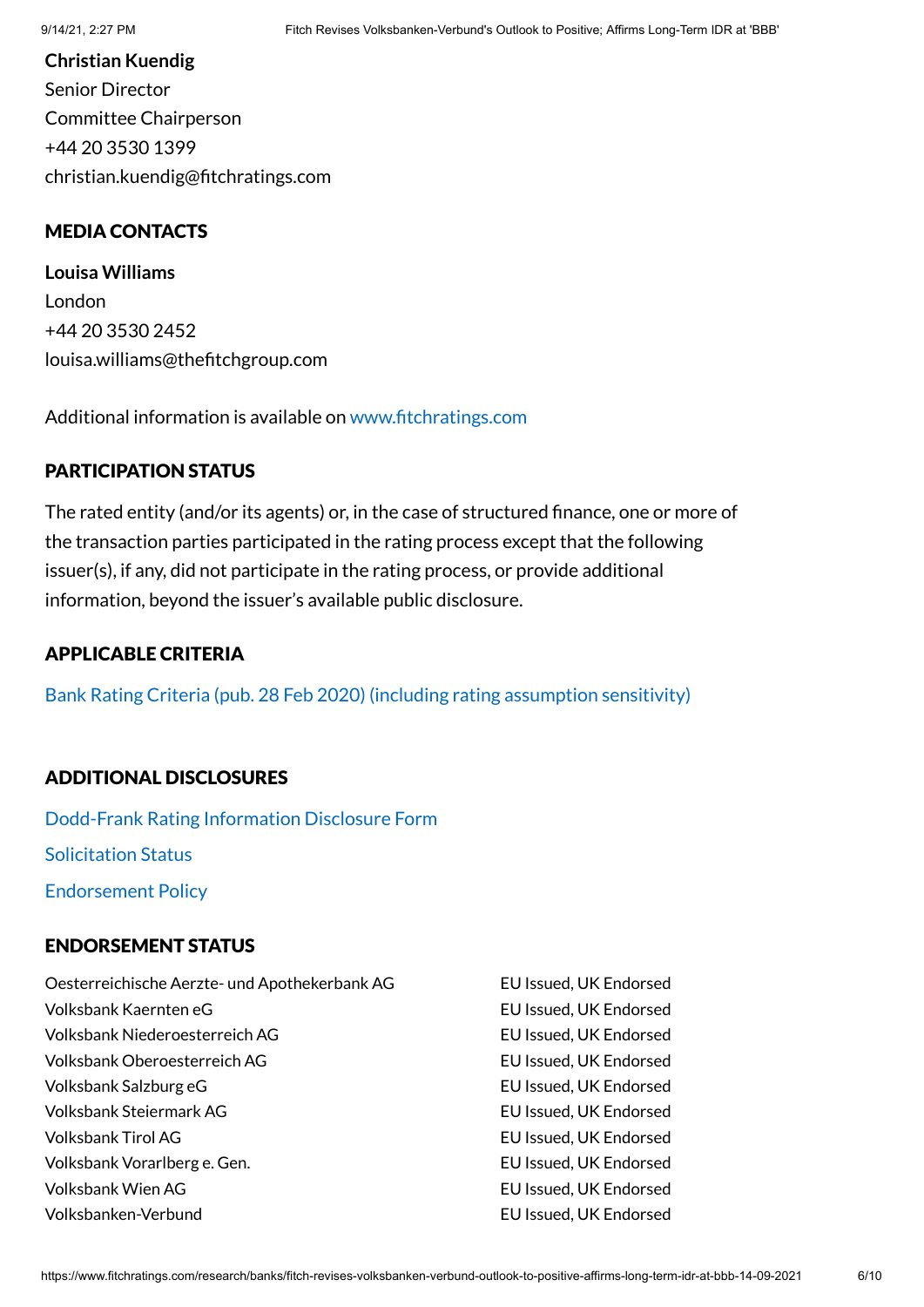## DISCLAIMER

ALL FITCH CREDIT RATINGS ARE SUBJECT TO CERTAIN LIMITATIONS AND DISCLAIMERS. PLEASE READ THESE LIMITATIONS AND DISCLAIMERS BY FOLLOWING THIS LINK:

[HTTPS://WWW.FITCHRATINGS.COM/UNDERSTANDINGCREDITRATINGS](https://www.fitchratings.com/UNDERSTANDINGCREDITRATINGS). IN ADDITION, THE FOLLOWING [HTTPS://WWW.FITCHRATINGS.COM/RATING-](https://www.fitchratings.com/rating-definitions-document)DEFINITIONS-DOCUMENT DETAILS FITCH'S RATING DEFINITIONS FOR EACH RATING SCALE AND RATING CATEGORIES, INCLUDING DEFINITIONS RELATING TO DEFAULT. PUBLISHED RATINGS, CRITERIA, AND METHODOLOGIES ARE AVAILABLE FROM THIS SITE AT ALL TIMES. FITCH'S CODE OF CONDUCT, CONFIDENTIALITY, CONFLICTS OF INTEREST, AFFILIATE FIREWALL, COMPLIANCE, AND OTHER RELEVANT POLICIES AND PROCEDURES ARE ALSO AVAILABLE FROM THE CODE OF CONDUCT SECTION OF THIS SITE. DIRECTORS AND SHAREHOLDERS RELEVANT INTERESTS ARE AVAILABLE AT [HTTPS://WWW.FITCHRATINGS.COM/SITE/REGULATORY](https://www.fitchratings.com/site/regulatory). FITCH MAY HAVE PROVIDED ANOTHER PERMISSIBLE SERVICE OR ANCILLARY SERVICE TO THE RATED ENTITY OR ITS RELATED THIRD PARTIES. DETAILS OF PERMISSIBLE SERVICE(S) FOR WHICH THE LEAD ANALYST IS BASED IN AN ESMA- OR FCA-REGISTERED FITCH RATINGS COMPANY (OR BRANCH OF SUCH A COMPANY) OR ANCILLARY SERVICE(S) CAN BE FOUND ON THE ENTITY SUMMARY PAGE FOR THIS ISSUER ON THE FITCH RATINGS WEBSITE.

### READ LESS

## COPYRIGHT

Copyright © 2021 by Fitch Ratings, Inc., Fitch Ratings Ltd. and its subsidiaries. 33 Whitehall Street, NY, NY 10004. Telephone: 1-800-753-4824, (212) 908-0500. Fax: (212) 480-4435. Reproduction or retransmission in whole or in part is prohibited except by permission. All rights reserved. In issuing and maintaining its ratings and in making other reports (including forecast information), Fitch relies on factual information it receives from issuers and underwriters and from other sources Fitch believes to be credible. Fitch conducts a reasonable investigation of the factual information relied upon by it in accordance with its ratings methodology, and obtains reasonable verification of that information from independent sources, to the extent such sources are available for a given security or in a given jurisdiction. The manner of Fitch's factual investigation and the scope of the third-party verification it obtains will vary depending on the nature of the rated security and its issuer, the requirements and practices in the jurisdiction in which the rated security is offered and sold and/or the issuer is located, the availability and nature of relevant public information, access to the management of the issuer and its advisers, the availability of pre-existing third-party verifications such as audit reports, agreed-upon procedures letters, appraisals, actuarial reports,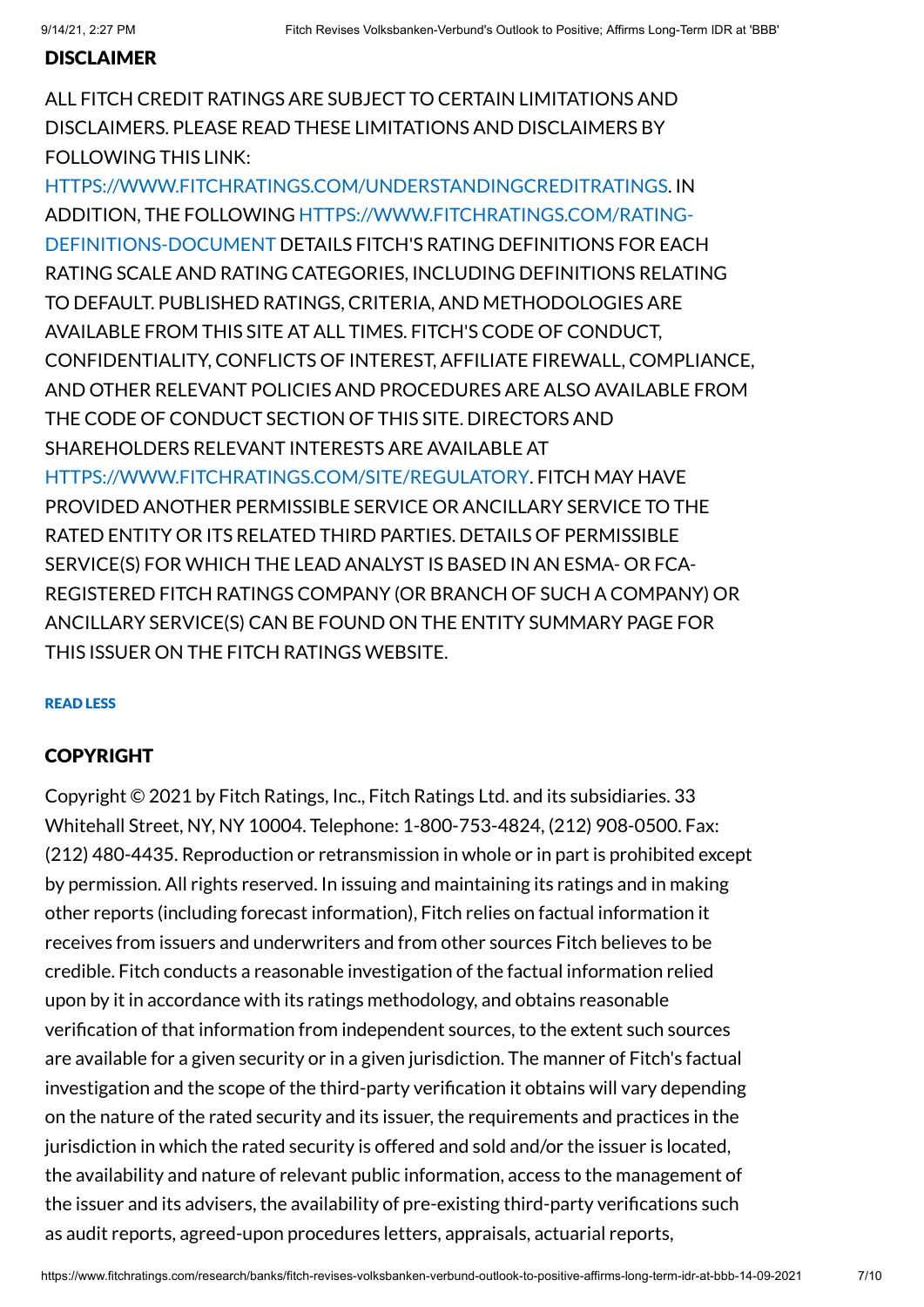engineering reports, legal opinions and other reports provided by third parties, the availability of independent and competent third- party verification sources with respect to the particular security or in the particular jurisdiction of the issuer, and a variety of other factors. Users of Fitch's ratings and reports should understand that neither an enhanced factual investigation nor any third-party verification can ensure that all of the information Fitch relies on in connection with a rating or a report will be accurate and complete. Ultimately, the issuer and its advisers are responsible for the accuracy of the information they provide to Fitch and to the market in offering documents and other reports. In issuing its ratings and its reports, Fitch must rely on the work of experts, including independent auditors with respect to financial statements and attorneys with respect to legal and tax matters. Further, ratings and forecasts of financial and other information are inherently forward-looking and embody assumptions and predictions about future events that by their nature cannot be verified as facts. As a result, despite any verification of current facts, ratings and forecasts can be affected by future events or conditions that were not anticipated at the time a rating or forecast was issued or affirmed.

The information in this report is provided "as is" without any representation or warranty of any kind, and Fitch does not represent or warrant that the report or any of its contents will meet any of the requirements of a recipient of the report. A Fitch rating is an opinion as to the creditworthiness of a security. This opinion and reports made by Fitch are based on established criteria and methodologies that Fitch is continuously evaluating and updating. Therefore, ratings and reports are the collective work product of Fitch and no individual, or group of individuals, is solely responsible for a rating or a report. The rating does not address the risk of loss due to risks other than credit risk, unless such risk is specifically mentioned. Fitch is not engaged in the offer or sale of any security. All Fitch reports have shared authorship. Individuals identified in a Fitch report were involved in, but are not solely responsible for, the opinions stated therein. The individuals are named for contact purposes only. A report providing a Fitch rating is neither a prospectus nor a substitute for the information assembled, verified and presented to investors by the issuer and its agents in connection with the sale of the securities. Ratings may be changed or withdrawn at any time for any reason in the sole discretion of Fitch. Fitch does not provide investment advice of any sort. Ratings are not a recommendation to buy, sell, or hold any security. Ratings do not comment on the adequacy of market price, the suitability of any security for a particular investor, or the tax-exempt nature or taxability of payments made in respect to any security. Fitch receives fees from issuers, insurers, guarantors, other obligors, and underwriters for rating securities. Such fees generally vary from US\$1,000 to US\$750,000 (or the applicable currency equivalent) per issue. In certain cases, Fitch will rate all or a number of issues issued by a particular issuer, or insured or guaranteed by a particular insurer or guarantor, for a single annual fee. Such fees are expected to vary from US\$10,000 to US\$1,500,000 (or the applicable currency equivalent). The assignment, publication, or